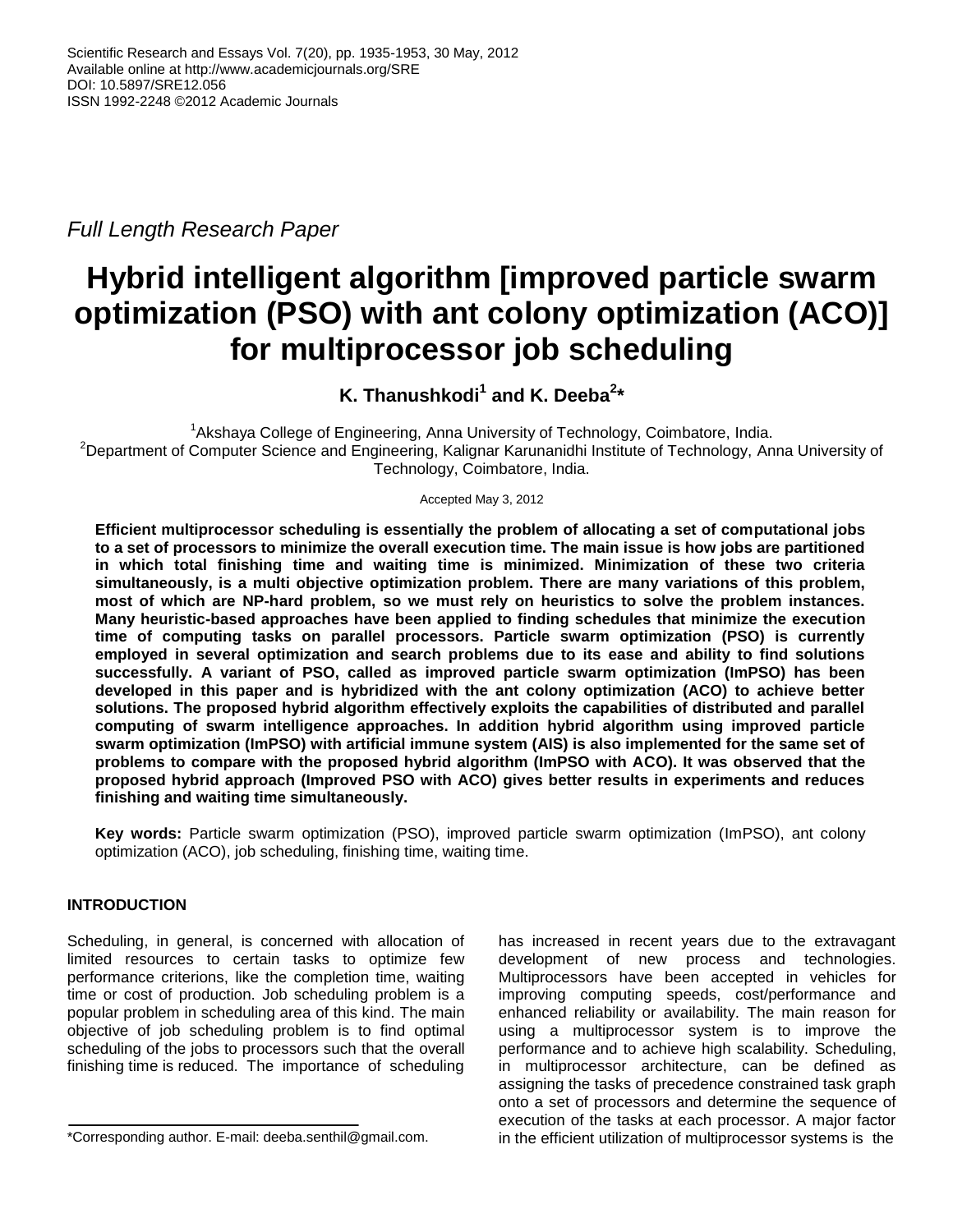proper assignment and scheduling of computational tasks among the processors.

Total finishing time and waiting time are two computable criteria in multiprocessor architecture which can be used to evaluate efficiency of proposed algorithms. Total finishing time is defined as maximum of each processor"s finishing time which is the time that the processor finishes its job. Waiting time is defined as average of time that each job waits in ready queue. Most of the algorithms reduce only finishing time not the finishing and waiting time simultaneously. Simultaneously minimizing these two criteria is a multi objective optimization (MOO) problem (Elnaz et al., 2008).

The main objective of MOO algorithms is to find a set of solutions which optimally balances the trade-offs among the objectives of a multi objective problem (MOP). The task is to find a set of non-dominated solutions, referred to as the Pareto-optimal set. In the following, domination and Pareto-optimal set concepts will be described, but first we should define our notations (Engelbrecht, 2005).

Let  $P \subseteq Q^{m_x}$  denote the  $m_x$  –dimensional search space. The search space, P is also referred to as the decision space and  $F \subseteq P$  the feasible space. With no constraints, "the feasible space is the same as the search space." Let  $X = (x_1, x_2,......x_{m_{\chi}})$ referred to as a decision vector. A single objective function,  $f_n(X)$  is defined as  $f_n: Q^{m_n} \to Q$  $C_n: Q^{m_n} \to Q.$ 

Let  $f(X) = (f_1(X), f_2(X), \dots, f_m(X)) \in O \subseteq Q^{m_x}$ *n*  $f(X) = (f_1(X), f_2(X), \dots, f_{m_n}(X)) \in O \subseteq Q^m$ 

be an objective vector containing  $m<sub>n</sub>$  objective function evaluations,  $\overline{O}$  is referred as the objective space.

## **Domination**

A Decision vector,  $X_1$  dominates a decision vector,  $X_2$ (denoted by  $X_{1} \prec X_{2}$  ) if and only if

 $X_1$  is not worse than  $X_2$  in all objectives, that is,  $f_n(X_1) \le f_n(X_2)$ ,  $\forall n = 1$ ...... $m_n$  and  $X_1$  is strictly better than  $X_2$  in at least one objective, that is,  $\exists n = 1$ .....*m*<sub>n</sub>:  $f_n(X_1) < f_n(X_2)$ 

Similarly, an objective vector,  $f_1$  dominates another objective vector  $f_2$  if  $f_1$  is not worse than  $f_2$  in all objective values and  $f_1$  is better than  $f_2$  in at least one of the objective values. Objective vector dominance is denoted by f1  $\lt$  f<sub>2.</sub>

## **Pareto-optimal**

**A** Decision vector  $X^* \in F$  is pareto optimal if there does

not exist a decision vector,  $X \neq X^* \in F$  that dominates it. That is  $\nexists$ n: $f_n(X)\!<\!f_n\!\left(X^*\right)$ . An objective vector  $f^{\ast}(X)$  is pareto optimal if X is pareto- optimal.

# **Pareto-optimal set**

The set of all pareto optimal decision vectors form the pareto-optimal set  $P^*$  that is  $P^* = \big\langle X^* \in F \, | \, \nexists$  $X \in F : X \prec X^*$ 

## **Related works on multiprocessor scheduling**

Several research works has been carried out in the past decades, in the heuristic algorithms for job scheduling and generally, since scheduling problems are NP-hard that is, the time required to complete the problem to optimality increases exponentially with increasing problem size, the requirement of developing algorithms to find solution to these problem is of highly important and necessary. Some heuristic methods like branch and bound and prime and search, Mitten (1970), have been proposed earlier to solve this kind of problem. Also, the major set of heuristics for job scheduling onto multiprocessor architectures is based on list scheduling Adam et al. (1974), Lee et al. (1998), Baxter et al. (1989), Sih et al. (1990) and Wu et al. (1990). However, the time complexity increases exponentially for these conventional methods and becomes excessive for large problems. Then, the approximation schemes are often utilized to find a optimal solution. It has been reported in Adam (1974), Baxter (1989) that the critical path list scheduling heuristic is within 5% of the optimal solution 90% of the time when the communication cost is ignored, while in the worst case any list scheduling is within 50% of the optimal solution. The critical path list scheduling no longer provides 50% performance guarantee in the presence of non-negligible intertask communication delays. The greedy algorithm is also used for solving problem of this kind.

Lin and Hsu (1990) proposed a stochastic heuristic algorithm, simulated annealing for the problem of static task assignment scheduling in distributed computing systems. The purpose of task assignment scheduling is to assign modules of programs over a set of interconnected tasks in order to reduce the job turnaround time as well as to obtain the best system performance.

Selvakumar and Siva Ram Murthy (1994) presented an efficient heuristic algorithm for scheduling precedence constrained task graphs with non-negligible inter-task communication onto multiprocessors taking contention in the communication channels into consideration. The proposed algorithm for obtaining satisfactory suboptimal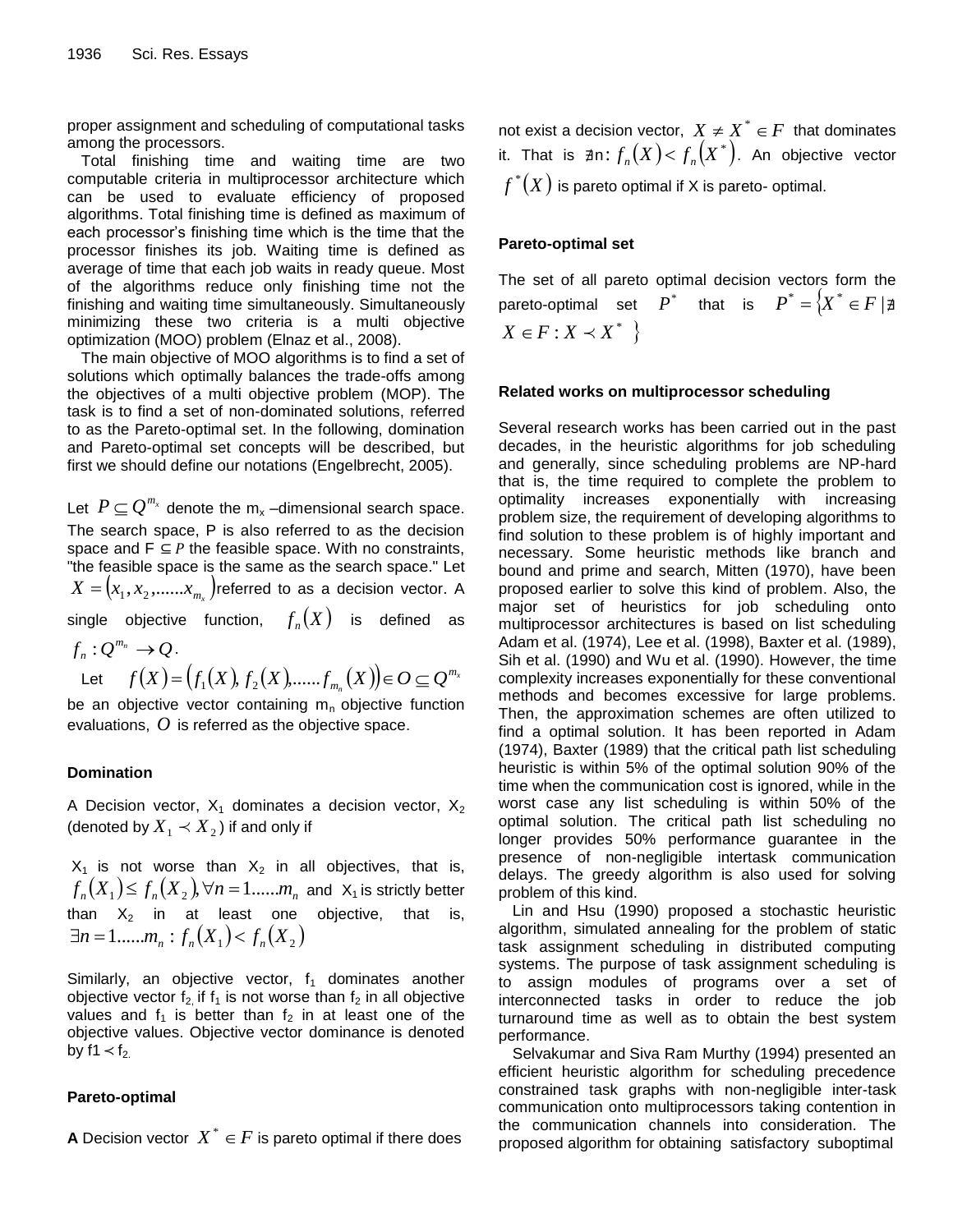schedules is based on the classical list scheduling strategy. It simultaneously exploits the schedule holes generated in the processors and in the communication channels during the scheduling process in order to produce better schedules. The effectiveness of the proposed algorithm is demonstrated by comparing with two competing heuristic algorithms.

Ahmad and Dhodhi (1996) used a problem-space genetic algorithm (PSGA) that combines the list scheduling with the genetic algorithm for the static scheduling of directed acyclic graphs. Lee et al. (1997) considered the problem of assigning the tasks of a distributed application to the processors of a distributed system such that the sum of execution and communication costs is minimized. A modeling technique is developed that transforms the assignment problem in an array or tree into a minimum-cut maximum-flow problem. The assignment problem is the solved for a general array or tree network in polynomial time.

Graham (2003) proposed the ant colony optimization algorithm for solving the static multiprocessor scheduling problem along with the combination of the local search operators. Wu et al. (2004) presented a representation for the task scheduling using Genetic Algorithm in which each individual consists of series of cells. Each cell is a task-processor pair  $(t, p)$  for which task 't' is assigned to processor 'p'. The number of cells can vary from one individual to the next and therefore different individuals can have different lengths. If the prerequisites are not satisfied, a penalty is assigned to the respective individual.

A new genetic algorithm called genetic convex cluster algorithm is proposed by Sanchez and Trystram (2005) to solve the task assignment with large communication delays. It uses the convex cluster property and is well suited for parallel systems like cluster of computers with hierarchical communications.

Tzu et al. (2006) proposed a solution to the constrained scheduling problem in display system operation, using the particle swarm optimization. In particle encoding, the authors used a one- dimensional 0-1 array mapping of a three- dimension matrix of a candidate solution for each particle and then used sigmoid function to produce probability threshold for velocity updating in each particle. The results show that the proposed approach is capable of obtaining higher quality solution efficiently in constrained scheduling problems.

Lei et al. (2008) adopted a heuristic approach based on particle swarm optimization for solving task scheduling problem in a grid environment. Each particle is represented by a possible solution and the position vector is transformed from the continuous variable. The approach aims to generate an optimal schedule so as to get the minimum completion time while completing the tasks. The results of simulated experiments show that the particle swarm optimization algorithm is able to get the better schedule than genetic algorithm.

Visalakshi et al. (2009) proposed a hybrid particle swarm optimization (HPSO) method for solving the task assignment problem. HPSO yields better results compared with normal PSO and also the proposed method is compared with GA.

Gagne et al. (2002) proposed an Ant Colony Optimization Algorithm for the scheduling problem and showed that it performs competitively with the best results of previous methods like genetic algorithm and simulated annealing.

Gupta and Smith (2006) proposed two heuristics, a greedy randomized adaptive search procedure (GRASP) and a problem space-based local search heuristics performs equally well when compared to ant colony optimization of Gagne et al. (2002) while taking much less computational time.

In the past decades basic PSO and ACO have used to solve the scheduling problem. Basic PSO easily suffers from the partial optimism, which causes the less exact at the regulation of its speed and the direction, for this reason to improve the speed of convergence and quality of solution found by the PSO many variant PSO have been developed. Similarly, ACO also takes more convergence time. Hence, blending PSO with other intelligent optimization algorithm, that is, combining the advantages of the PSO with the advantages of other intelligent optimization algorithms produces results with minimum convergence time.

In this paper a new hybrid algorithm based on improved PSO (ImPSO) and ACO is developed to solve job scheduling in multiprocessor architecture with the objective of minimizing the job finishing time and waiting time.

## **JOB SCHEDULING IN MULTIPROCESSOR ARCHITECTURE**

Job scheduling, considered in this paper, is an optimization problem in operating system in which the ideal jobs are assigned to resources at particular times which minimizes the total length of the schedule. Also, multiprocessing is the use of two or more central processing units within a single computer system. This also refers to the ability of the system to support more than one processor or the ability to allocate tasks between them. In multiprocessor scheduling, each request is a job or process. A job scheduling policy uses the information associated with requests to decide which request should be serviced next. All requests waiting to be serviced are kept in a list of pending requests. Whenever scheduling is to be performed, the scheduler examines the pending requests and selects one for servicing. This request is handled over to server. A request leaves the server when it completes or when it is preempted by the scheduler, in which case it is put back into the list of pending requests. In either situation,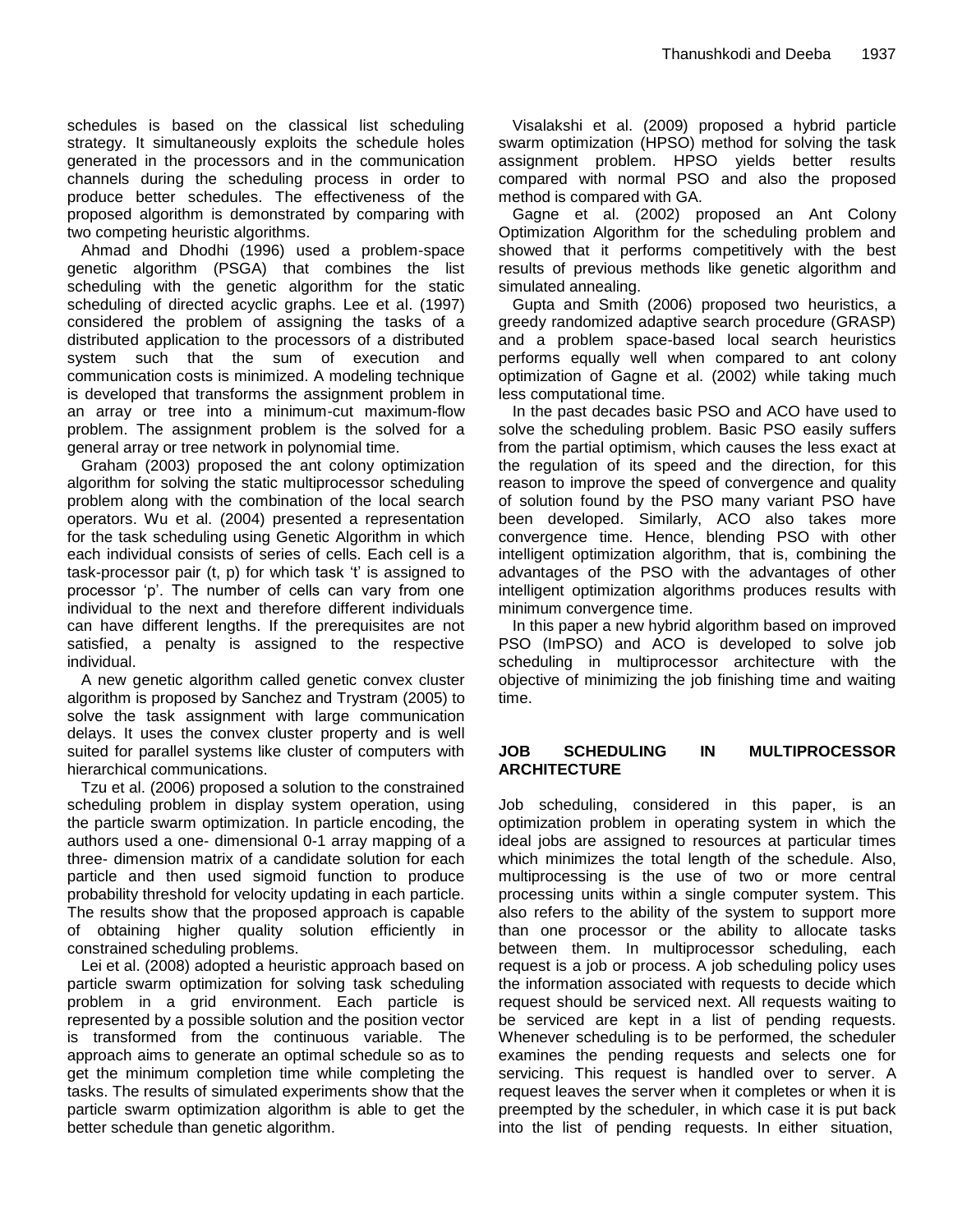

**Figure 1.** A Schematic of job scheduling.

scheduler performs scheduling to select the next request to be serviced. The scheduler records the information concerning each job in its data structure and maintains it all through the life of the request in the system. The schematic of job scheduling in a multiprocessor architecture is shown in Figure 1.

## **Problem definition**

The objective function defined for this problem as a weighted sum of the objectives. Using aggregation method MOP is redefined as,

Minimize 
$$
\sum_{n=1}^{m_n} \omega_n f_n(x)
$$
 (1)

Subject to

$$
g_t(X) \le 0, \quad t = 1, \dots, m_g
$$
  
\n $h_t(X) = 0, \quad t = m_g + 1, \dots, m_g + m_h$   
\n $X = [X_{\min}, X_{\max}]^{m_x}$   
\n $\omega_n \ge 0, \quad n = 1, \dots, m_n$ 

Where  $g_t$  and  $h_t$  are the inequality and equality constraints.  $[X_{min}, X_{max}]$  represents the boundary constraints.

The job scheduling problem of a multiprocessor architecture is a scheduling problem to partition the jobs between different processors by attaining minimum finishing time and minimum waiting time simultaneously. If N different processors and M different jobs are considered, the search space is given by Equation 2, Liu et al. (2005).

Size of search space =  $\frac{(M \times N)!}{(N+1)!}$  $(N!)^M$  $M \times N$ !  $\times N$ )! (2) Earlier, longest processing time (LPT), and shortest processing time (SPT) and traditional optimization algorithms was used for solving these type of scheduling problems Sivanandam et al. (2007), Amirthagadeswaran et al. (2005), Sha et al. (2007), Dobsonet et al. (1984), Coffmanet al. (1972).

When all the jobs are in ready queue and their respective time slice is determined, LPT selects the longest job and SPT selects the shortest job, thereby having shortest waiting time. Thus SPT is a typical algorithm which minimizes the waiting time. Basically, the total finishing time is defined as the total time taken for the processor to complete its job and the waiting time is defined as the average of time that each job waits in ready queue. LPT and SPT reduces finishing time and Waiting time respectively. Minimization of finishing time and waiting time simultaneously is a multi objective optimization problem. Two objective of this problem can be unified by using waited sum, Zhou et al. (1999) as is presented in the following, which is a derivative of Equation 1.

f=Total finishing Time + β Waiting Time (3)

"β" is a weight coefficient which can be adjusted to compromise between two minimization objectives. A smaller β attaches relatively more emphasis on the minimization of total finishing time. While a larger β gives relatively more emphasis on the minimization of waiting time. In this paper an attempt is made to solve job scheduling biobjective optimization problem by using a hybrid algorithm using improved particle swarm optimization and ant colony optimization.

#### **OPTIMIZATION TECHNIQUES**

Several heuristic traditional algorithms were used for solving the job scheduling in a multiprocessor architecture, which includes genetic algorithm (GA), particle swarm optimization (PSO) algorithm. In this paper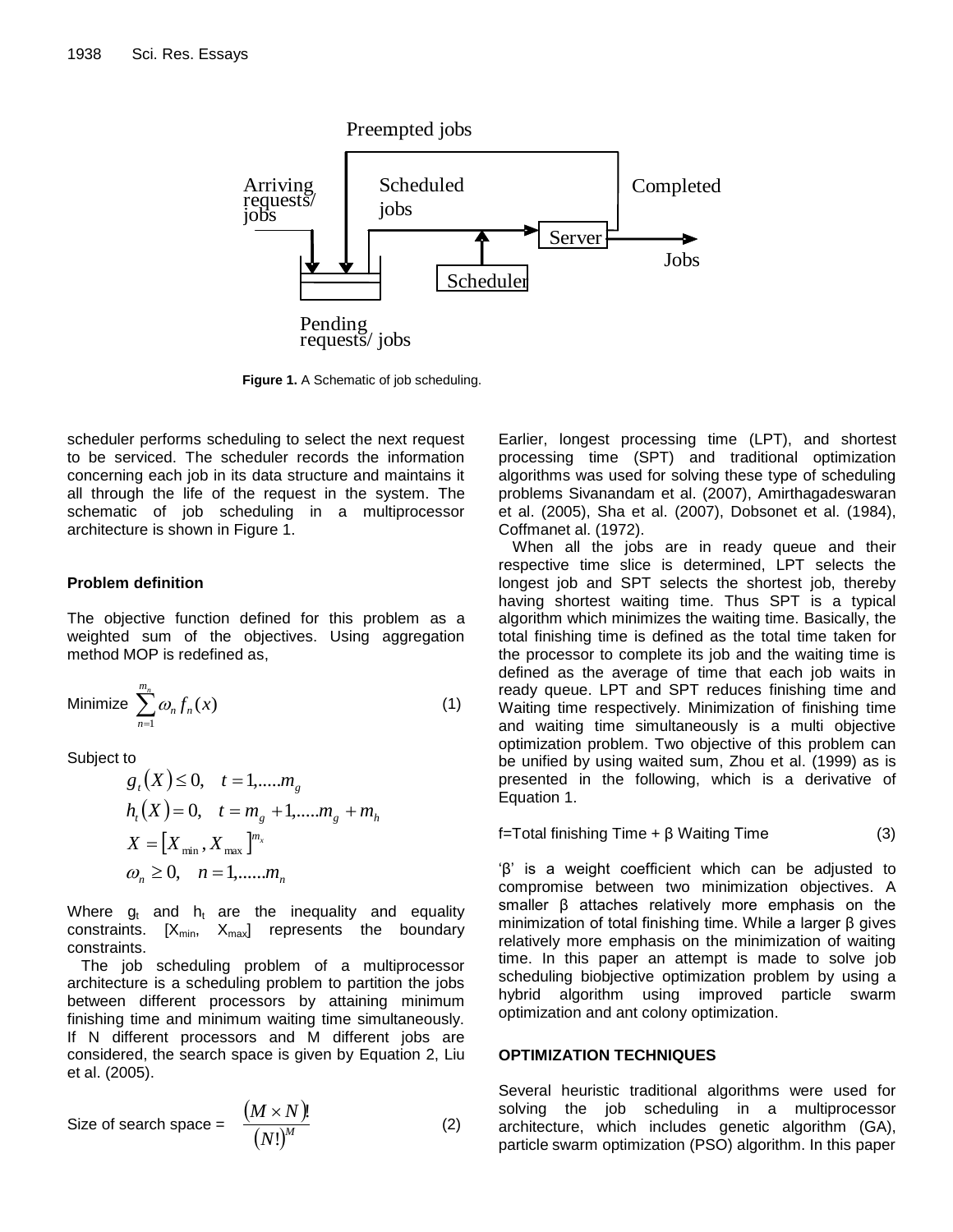a new hybrid proposed improved PSO with ant colony optimization (ACO) is suggested for the job scheduling NP-hard problem. The following sections discuss on the application of these techniques to the considered problem Thanushkodi et al. (2011a and b).

## **Genetic algorithm for scheduling**

Genetic algorithms are a kind of random search algorithms coming under evolutionary strategies which uses the natural selection and gene mechanism in nature for reference. The key concept of genetic algorithm is based on natural genetic rules and it uses random search space. GA was formulated by J Holland with a key advantage of adopting population search and exchanging the information of individuals in population

Gur et al. (2004) introduces a polynomial time solution algorithm for the problem which appears to be surprisingly simple.

Amirthagadeswaran et al. (2005) used Genetic Algorithm to solve job –based , operation-based and proposed methods of representation and schedule deduction with the makespan objective. Computational experiments show better results with appreciable reduction in computer processing time.

Tung-Kuan et al (2005), suggests an improved genetic algorithm, called the hybrid Taguchi-genetic algorithm (HTGA), is proposed to solve the job-shop scheduling problem (JSP). The HTGA approach is a method of combining the traditional genetic algorithm (TGA), which has a powerful global exploration capability, with the Taguchi method, which can exploit the optimal offspring. The Taguchi method is inserted between crossover and mutation operations of a TGA. Then, the systematic reasoning ability of the Taguchi method is incorporated in the crossover operations to systematically select the better genes to achieve crossover, and consequently enhance the genetic algorithm. Therefore, the proposed HTGA approach possesses the merits of global exploration and robustness. The computational experiments show that the proposed HTGA approach can obtain both better and more robust results than other GAbased methods reported recently.

Qing-dao-er-ji et al (2010) Job shop scheduling problem is a typical NP-hard problem. In this paper, new designed crossover and mutation operators based on the characteristic of the job shop problem itself are specifically designed. Based on these, an improved genetic algorithm is proposed. The computer simulations are made on a set of benchmark problems and the results indicate the effectiveness of the proposed algorithm. The algorithm used to solve scheduling problem is thus explained in steps.

#### *Step 1*

Initialize the population to start the genetic algorithm. For

initializing population, it is necessary to input number of processors, number of jobs and population size.

## *Step 2*

Evaluate the fitness function with the generated populations. For the problem defined, the fitness function is given by,

$$
F = \begin{cases} V - Total\text{ Finishing Time} & f < V \\ - \beta \text{Waiting Time} & f \ge V \\ 0 & f \ge V \end{cases} \tag{4}
$$

Where "V "should be set to select an appropriate positive number for ensuring the fitness of all good individuals to be positive in the solution space.

## *Step 3*

Perform selection process to select the best individual based on the fitness evaluated to participate in the next generation and eliminate the inferior. The job with the minimal finishing time and waiting time is the best individual corresponding to a particular generation.

## *Step 4*

For JSP problem, of this type, two –point crossover is applied to produce a new offspring. Two crossover points are generated uniformly in the mated parents at random, and then the two parents exchange the centre portion between these crossover points to create two new children. Newly produced children after crossover are passed to the mutation process.

## *Step 5*

In this step, mutation operation is performed to further create new offsprings, which is necessary for adding diversity to the solution set. Here mutation is done, using flipping operation. Generally, mutation is adopted to avoid loss of information about the individuals during the process of evolution. In JSP problem, mutation is performed by setting a random selected job to a random processor.

## *Step 6*

Test for the stopping condition. Stopping condition may be obtaining the best fitness value with minimum finishing time and minimum waiting time for the given objective function of a JSP problem or number of generations. If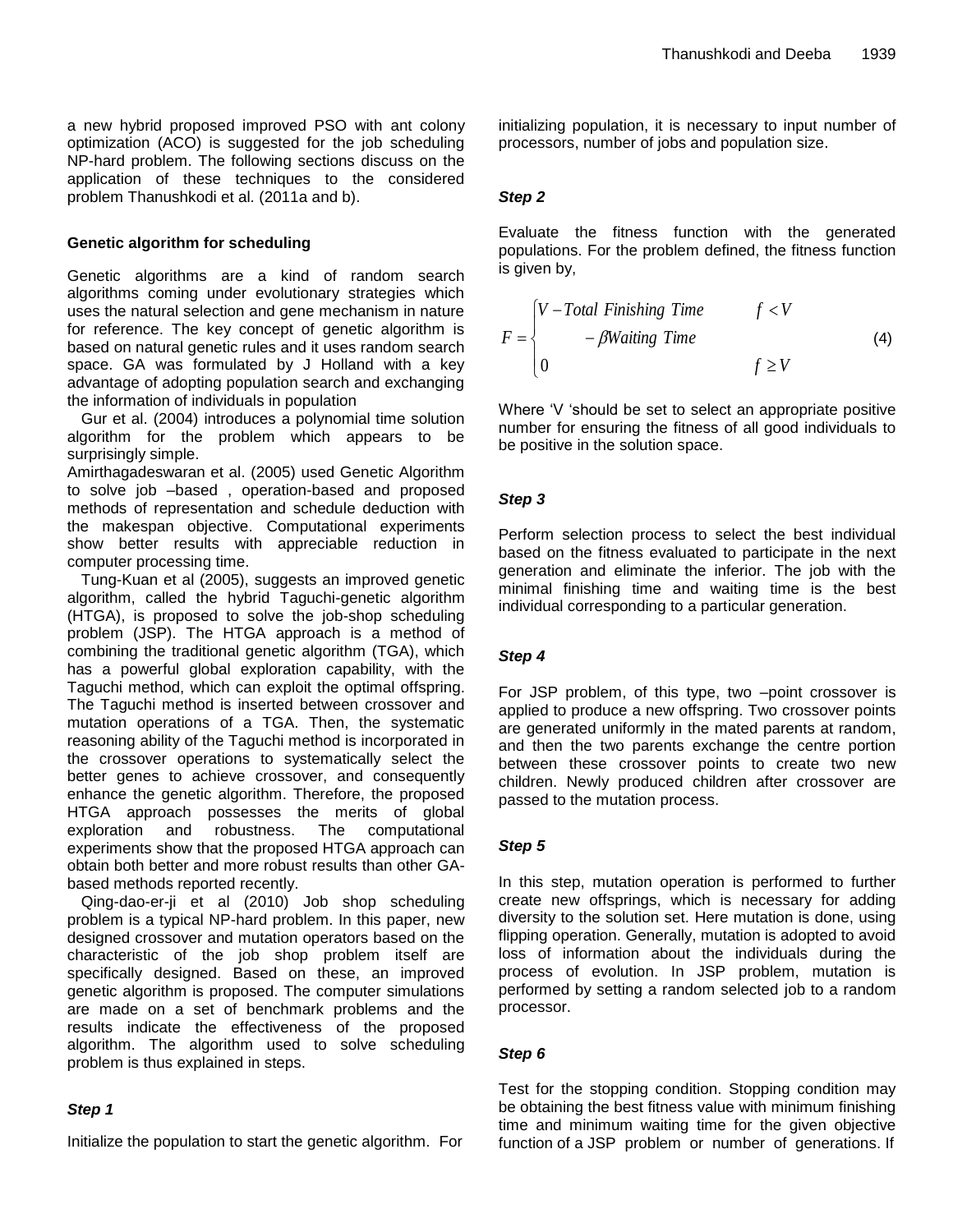

**Figure 2.** Flowchart for genetic algorithm to JSP.

stopping condition satisfied then go to step 7 else go to step 2.

#### *Step 7*

Declare the best individual in the complete generations. Stop. The flowchart depicting the approach of genetic algorithm for JSP is as shown in Figure 2.

Genetic Algorithm was invoked with the number of populations to be 100 and 900 generations. The crossover rate was 0.1 and the mutation rate was 0.01. Randomly the populations were generated and for various trials of the number of processors and jobs, the completed fitness values of waiting time and finishing time as shown in Table 1.

From the Figure 3, it can be observed that for equal no of jobs for different processors, the finishing time has got reduced. The finishing time and waiting time is observed based on the number of jobs allocated to each processor. Also, shows the variation in finishing time and waiting time for the assigned number of jobs and processors.

## **Particle swarm optimization for scheduling**

The particle swarm optimization (PSO) technique appeared as a promising algorithm for handling the optimization problems. PSO is a population-based stochastic optimization technique, inspired by social behavior of bird flocking or fish schooling Thanushkodi et al. (2009), Shi et al. (1999) and Gur et al. (2004). PSO is inspired by the ability of flocks of birds, schools of fish, and herds of animals to adapt to their environment, find rich sources of food, and avoid predators by implementing an information sharing approach. PSO technique was invented in the mid-1990s while attempting to simulate the choreographed, graceful motion of swarms of birds as part of a socio cognitive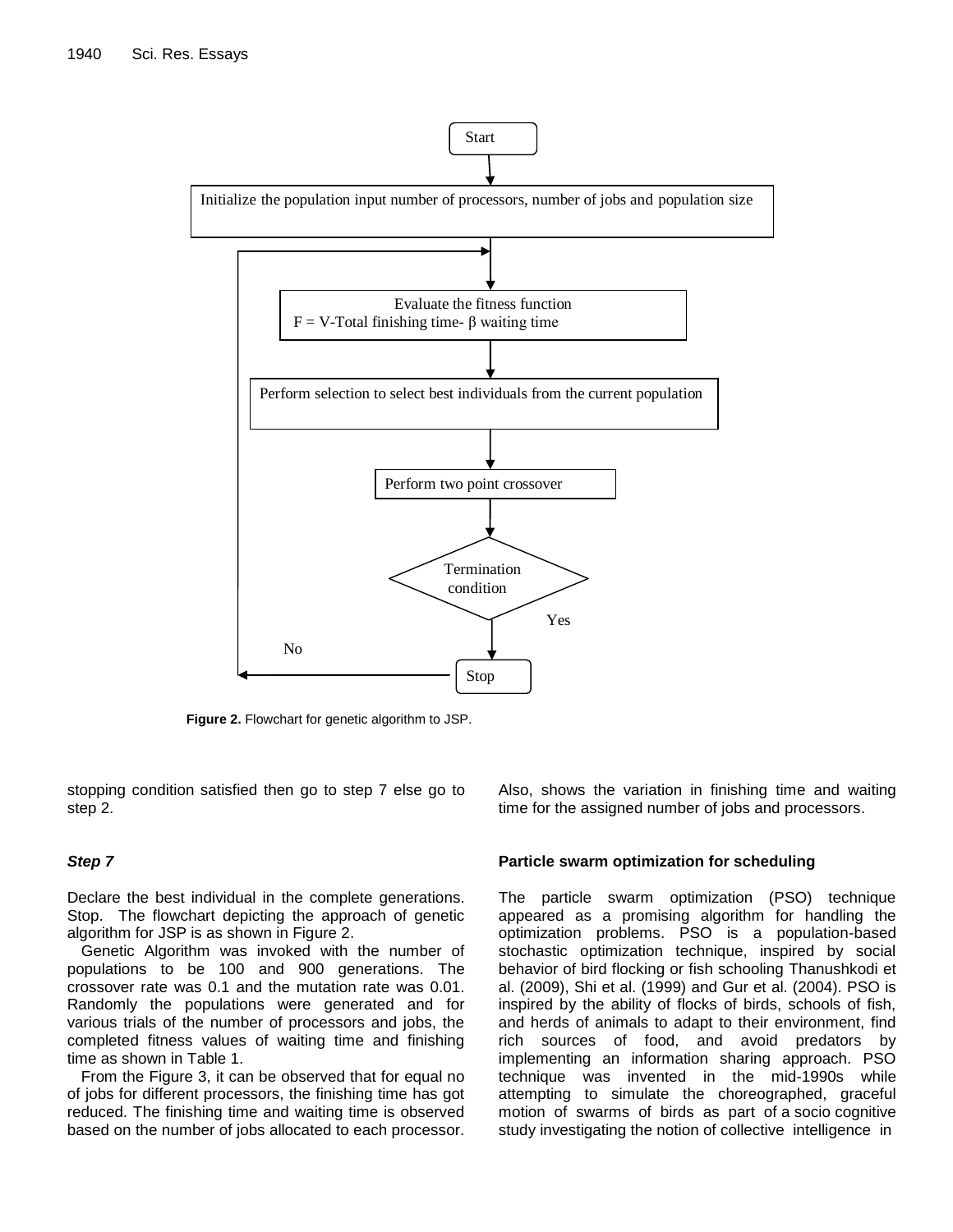| No of<br>processors | No of<br>jobs | GA        |       | <b>PSO</b> |       | <b>Proposed improved PSO</b><br>(ImPSO) |       | <b>Proposed hybrid</b><br>(ImPSO with AIS) |       | <b>Proposed hybrid</b><br>(ImPSO with ACO) |       |
|---------------------|---------------|-----------|-------|------------|-------|-----------------------------------------|-------|--------------------------------------------|-------|--------------------------------------------|-------|
|                     |               | <b>WT</b> | FT    | <b>WT</b>  | FT    | WT                                      | FT    | WT                                         | FT    | WT                                         | FT    |
| C                   | 20            | 31.38     | 61.80 | 30.10      | 60.52 | 29.12                                   | 57.34 | 22.16                                      | 52.64 | 18.02                                      | 48.92 |
| 3                   | 20            | 47.01     | 57.23 | 45.92      | 56.49 | 45.00                                   | 54.01 | 38.65                                      | 48.37 | 35.12                                      | 48.00 |
| 3                   | 40            | 44.31     | 70.21 | 42.09      | 70.01 | 41.03                                   | 69.04 | 34.26                                      | 61.20 | 30.16                                      | 57.32 |
| 4                   | 30            | 32.91     | 74.26 | 30.65      | 72.18 | 29.74                                   | 70.97 | 23.92                                      | 65.47 | 21.87                                      | 62.45 |
| 4                   | 50            | 35.72     | 76.21 | 32.79      | 71.20 | 30.06                                   | 70.62 | 25.96                                      | 69.83 | 24.63                                      | 67.45 |
| 5                   | 45            | 38.03     | 72.65 | 34.91      | 70.09 | 33.65                                   | 69.04 | 27.56                                      | 64.96 | 26.21                                      | 60.87 |
|                     | 60            | 42.93     | 77.29 | 39.61      | 75.42 | 36.56                                   | 72.31 | 30.19                                      | 69.21 | 28.42                                      | 64.26 |

**Table 1.** Comparison of job using GA, PSO, Proposed Improved PSO and Proposed Hybrid Algorithm (ImPSO with ACO).



**Figure 3.** Chart for job scheduling in multiprocessor with different number of processors and different number of jobs using GA.

biological populations.

The basic idea of the PSO is the mathematical modelling and simulation of the food searching activities of a swarm of birds (particles). In the multi-dimensional space where the optimal solution is sought, each particle in the swarm is moved towards the optimal point by adding a velocity with its position. The velocity of a particle is influenced by three components, namely, inertial momentum, cognitive, and social. The inertial component simulates the inertial behaviour of the bird to fly in the previous direction. The cognitive component models the memory of the bird about its previous best position, and the social component models the memory of the bird about the best position among the particles.

PSO procedures based on the above concept can be described as follows. Namely, bird flocking optimizes a certain objective function. Each agent knows its best value so far (pbest) and its XY position. Moreover, each agent knows the best value in the group (gbest) among pbests. Each agent tries to modify its position using the current velocity and the distance from the pbest and gbest. Based on the above discussion, the mathematical model for PSO is as follows:

Velocity update equation is given by:

$$
V_i = w \times V_i + C_1 \times r_1 \times (P_{best_i} - S_i) + C_2 \times r_2 \times (g_{best_i} - S_i)
$$
 (5)

Using Equation 5, a certain velocity that gradually gets close to pbests and gbest can be calculated. The current position (searching point in the solution space) can be modified by the following equation:

$$
S_{i+1} = S_i + V_i \tag{6}
$$

Where,  $V_{i}$  velocity of particle i,  $S_i$ : current position of the particle, w: inertia weight,  $C_1$ : cognition acceleration coefficient,  $C_2$ : social acceleration coefficient, Pbest i own best position of particle i, gbest  $_{i}$  global best position among the group of particles,  $r_1$ ,  $r_2$ : uniformly distributed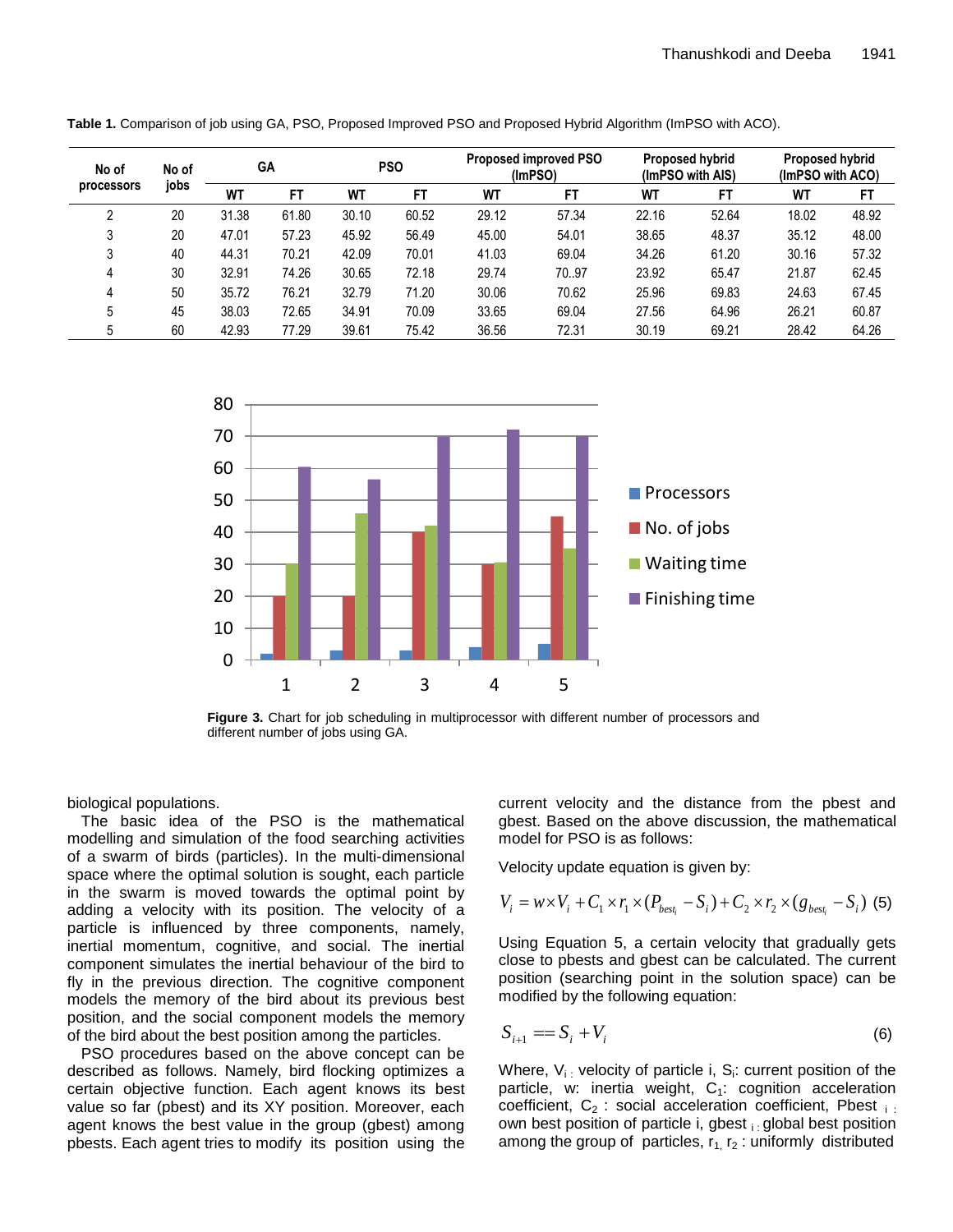

**Figure 4.** Flow diagram of PSO.

random numbers in the range  $[0 \text{ to } 1]$ , s<sub>i</sub>: current position,  $s_{i+1}$ : modified position,  $v_i$ : current velocity,  $v_{i+1}$ : modified velocity,  $v_{\text{pbest}}$  : velocity based on pbest,  $v_{\text{gbest}}$  : velocity based on gbest.

Figure 4 shows the searching point modification of the particles in PSO. The position of each agent is represented by XY-axis position and the velocity (displacement vector) is expressed by vx (the velocity of X-axis) and vy (the velocity of Y-axis). Particle are change their searching point from  $S_i$  to  $S_{i+1}$  by adding their updated velocity  $V_i$  with current position  $S_i$ . Each particle tries to modify its current position and velocity according to the distance between its current position S<sub>i</sub> and V *pbest*, and the distance between its current position S<sup>i</sup> and V *gbest*.

The General particle swarm optimization was applied to the same set of processors with the assigned number of jobs, as done in case of genetic algorithm. The number of particles-100, number of generations = 250, the values of  $c1 = c2 = 1.5$  and  $\omega = 0.5$ . Figure 3 shows the completed finishing time and waiting time for the respective number of processors and jobs utilizing PSO.

It is noted from Figure 5 that for the same number of processors and jobs, the waiting time and finishing time using PSO has constructively reduced with less number of generations in comparison with GA Also, Figure 5 shows the variation in finishing time and waiting time for the assigned number of jobs and processors using particle swarm optimization.

#### **ARTIFICIAL IMMUNE SYSTEM**

Biological immune systems can be viewed as a powerful distributed information processing systems, capable of learning and self-adaptation. AIS is rapidly emerging, which is inspired by theoretical immunology and observed immune functions, principles, and models. An immune system is a naturally occurring event response system that can quickly adapt to changing situations. The efficient mechanisms of immune system, including clonal selection, learning ability, memory, robustness and flexibility, make AIS s useful in many applications. AIS appear to offer powerful and robust information processing capabilities for solving complex problems Yu et al. (2001), Yang et al. (2001), Yang et al. (2000), Coello et al. (2003) and Hong-Wei et al. (2008). The AIS based algorithm is built on the principles of clonal selection, affinity maturation, and the abilities of learning and memory.

#### **AIS-Based scheduling algorithm**

The brief outline of the proposed algorithm based on AIS can be described as follows:

#### *Step 1*

Initialize pop\_size antibodies  $(PS_A)$  as an initial population by using the proposed initialization algorithm, where pop size denotes the population size.

#### *Step 2*

Select m antibodies from the population by the proportional selection model and clone them to a clonal library.

#### *Step 3*

Perform the mutation operation for each of the antibodies in the clonal library.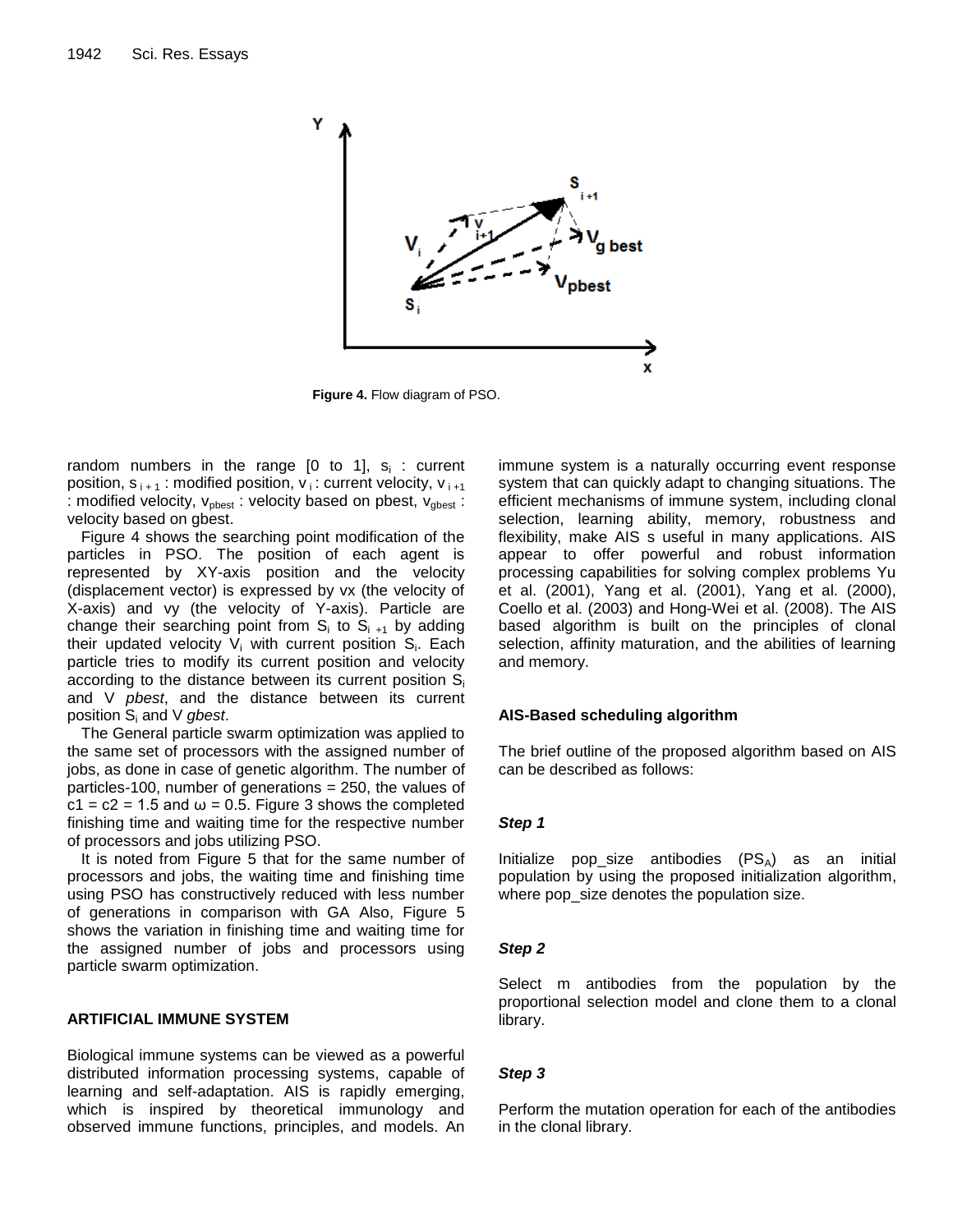

**Figure 5.** Chart for job scheduling in multiprocessor with different number of processors and different number of jobs using PSO.

#### *Step 4*

Randomly select s antibodies from the clonal library to perform the operation of vaccination.

#### *Step 5*

Replace the worst s antibodies in the population by the best s antibodies from the clonal library.

#### *Step 6*

Perform the operation of receptor editing if there is no improvement of the highest affinity degree for a certain number of generations G.

#### *Step 7*

Stop if the termination condition is satisfied; else, repeat Steps 2 to7.

In this paper, the parameters are taken as *pop\_*size = 50, m = 30, s = 10, and G = 80*.*

# **ANT COLONY OPTIMIZATION**

Ant colony metaheuristic is a concurrent algorithm in which a colony of artificial ants cooperates to find optimized solutions of a given problem. The ant colony optimization (ACO) algorithm was introduced by Dorigo et al. (2006), Dorigo et al. (2007), Dorigo et al. (2002) and Shelokar (2002). It is a probabilistic technique for solving computational problems, which can be reduced to finding good paths through graphs.

They are inspired by the behavior of ants in finding paths from the colony to the food. In the real world, ants initially wander randomly, and upon finding food, they return to their colony while laying down pheromone trails. If other ants find such a path, they are likely not to keep travelling at random, but rather follow the trail, returning and reinforcing it if they eventually find food. However, the pheromone trail starts to evaporate over time, therefore reducing its attractive strength. The more time it takes for an ant to travel down the path and back again, the quicker it takes for the pheromones to evaporate. A short path, by comparison, gets marched over faster and thus the pheromone density remains high as it is laid on the path as fast as it can evaporate. Pheromone evaporation also has the advantage of avoiding the convergence to a locally optimal solution. If there were no evaporation at all, the paths chosen by the first ants would tend to be excessively attractive to the ants following ones. In that case, the exploration of the solution space is constrained. Thus, when one ant finds a short path from the colony to a food source (that is, a good solution), other ants are more likely to follow that path, and positive feedback eventually leaves all the ants following a single path.

ACO algorithms have an advantage over simulated annealing and GA approaches when the graph may change dynamically, since the ant colony algorithm can be run continuously and adapt to changes in real time.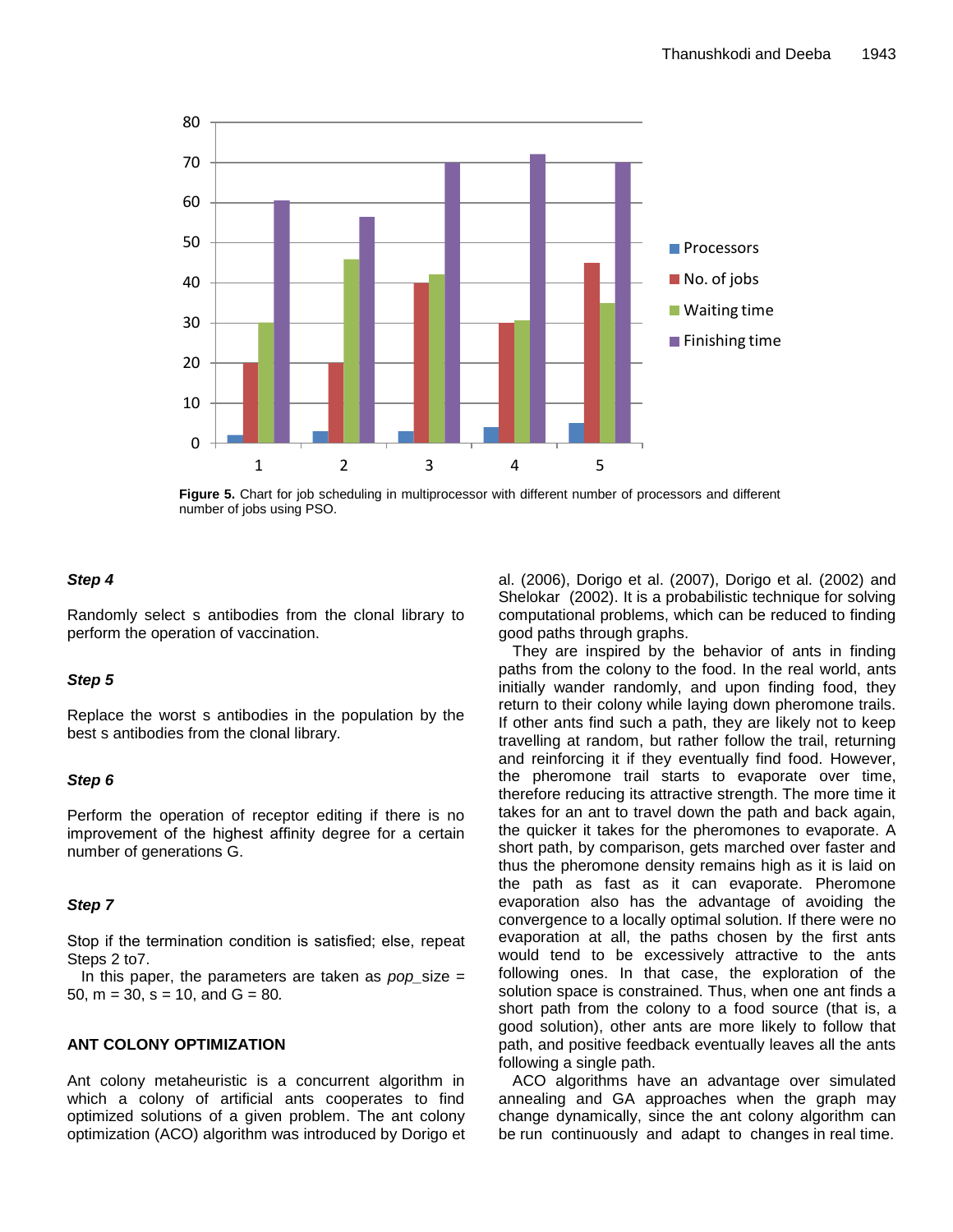

**Figure 6.** Flow chart for ant colony optimization algorithm.

#### **General ant colony optimization (ACO) algorithm**

Step 1: Initialize ACO parameters;

Step 2: Generate solutions from each ants' random walk; Step 3: Update pheromone intensities;

Step 4: go to step 3, and repeat until convergence or a stopping condition is satisfied. The flow chart for the ant colony optimization (ACO) algorithm is depicted in Figure 6.

## **ACO for job scheduling**

Consider a nx n matrix named  $\tau$  as pheromone variables, in which 'n' is number of jobs.

 $\tau$  (i, j) is desirability of selecting job j just after job i. Initially all elements of matrix have the same and small value.

Then iterative ant colony algorithm is executed:

1. Generate ant (or ants)

2. Loop for each ant (until complete scheduling of tasks) - Select next task with respect to pheromone variables of ready tasks.

- 3. Deposit pheromone on visited states
- 4. Daemon activities
- 5. Evaporate pheromone

At first, a list with length of n, is created as ant. Initially it is empty and will be completed during next stage. In the second stage, there is a loop for each ant. At each iteration, ant must select a job from ready list with regard to values of pheromone variables of jobs in the ready list using a probabilistic decision making.

For ant k, probability of selecting job j just after selecting job i is obtained by using:

$$
P^{k}(i,j) = \frac{\tau(i,j)}{\sum_{k \in N} \tau(i,k)}
$$
 (7)

where N is set of ready jobs.

Then a random number is generated and next job is selected with respect to the generated number. It is clear that jobs which have bigger pheromone value, have bigger chance to select. Selected job is appended to the ant list, removed from ready list. These operations are repeated until complete scheduling of all jobs, in the other words, completing the ant's list. In the third stage, tasks are extracted one by one from ant's list, are committed to processor that supplies the earliest start time. Maximum finish time of the last tasks on all over processors is calculated which it is desirability of obtained scheduling of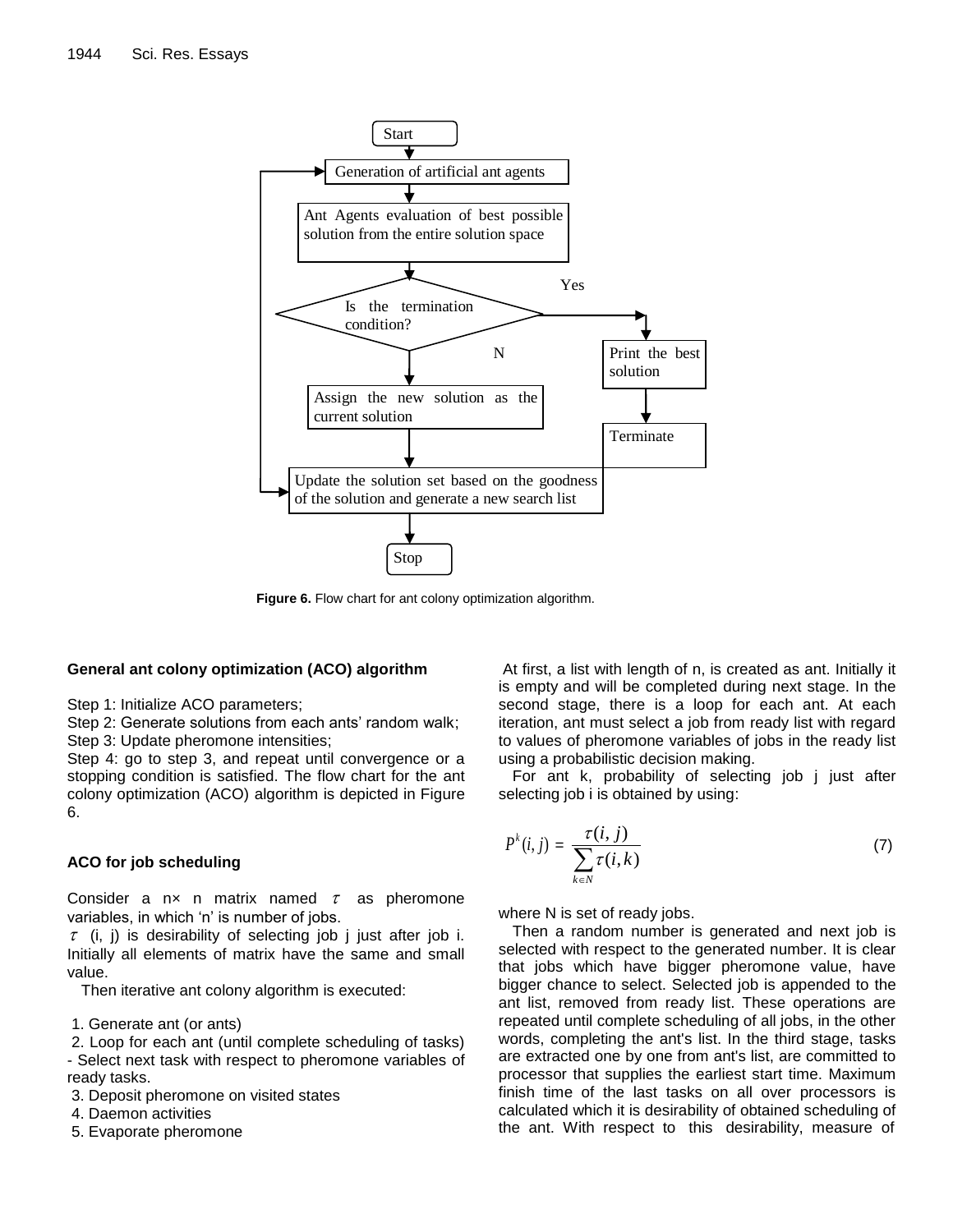pheromone depositing on the visited states is calculated by:

$$
\Delta \tau_{ij}^k = \frac{1}{L^k} \text{ if } (i, j) \in T^k \tag{8}
$$

where  $L^k$  is finish time obtained by ant k and  $T^k$  is executed tour of this ant.

That is,  $\Delta$ ij will be deposited on  $\tau$  (i, j) only if job j would be selected just after task i. otherwise,  $\tau$  (i, j) will be remained unchanged. In the forth stage, the best ant until now (Ant<sup>min</sup>), is selected as the best solution. Extra pheromone is deposited on states visited by the best ant by using:

$$
\Delta \tau_{ij}^{\min} = \frac{1}{L^{\min}} \qquad \text{if } (i, j) \in T^{\min} \tag{9}
$$

In the last stage, by using (9), pheromone variables are decreased simulating pheromone evaporation in real environments. It must be taken to avoid premature convergence (stagnation) because of local minima:

$$
\tau(i,j) = (1-\rho)\,\tau(i,j) \tag{10}
$$

where,  $\rho$  is evaporation rate in the range of [0, 1].

## **PROPOSED IMPROVED PARTICLE SWARM OPTIMIZATION (IMPSO) FOR SCHEDULING**

In this new proposed improved PSO (ImPSO) having better optimization result compare to general PSO by splitting the cognitive component of the general PSO into two different component. The first component can be called good experience component. This means the bird has a memory about its previously visited best position. This is similar to the general PSO method. The second component is given the name by bad experience component. The bad experience component helps the particle to remember its previously visited worst position. To calculate the new velocity, the bad experience of the particle also taken into consideration. On including the characteristics of Pbest and Pworst in the velocity updation process along with the difference between the present best particle and current particle respectively, the convergence towards the solution is found to be faster and an optimal solution is reached in comparison with conventional PSO approaches. This infers that including the good experience and bad experience component in the velocity updation also reduces the time taken for convergence.

The new velocity update equation is given by, Equation 11:

$$
V_i = w \times V_i + C_{1g} \times r_1 \times (P best_i - S_i) \times P best_i + C_{1b} \times r_2 \times (S_i - P_{worst}i) \times P_{worst} + C_2 \times r_3 \times (Gbest_i - S_i)
$$
 (11)

Where,  $C_{10}$ : acceleration coefficient, which accelerate the particle towards its best position;  $C_{1b}$ : acceleration coefficient, which accelerate the particle away from its worst position;  $P_{worst i}$  : worst position of the particle i;

 $r_1$ ,  $r_2$ ,  $r_3$ : uniformly distributed random numbers in the range  $[0 \text{ to } 1]$ .

The positions are updated using Equation 5. The inclusion of the worst experience component in the behaviour of the particle gives the additional exploration capacity to the swarm. By using the bad experience component; the particle can bypass its previous worst position and try to occupy the better position. Figure 7 shows the concept of ImPSO searching points.

The algorithmic steps for the Improved PSO is as follows:

**Step 1:** Select the number of particles, generations, tuning accelerating coefficients  $C_{1g}$ ,  $C_{1b}$ , and  $C_2$  and random numbers  $r_1$ ,  $r_2$ ,  $r_3$  to start the optimal solution searching.

**Step 2:** Initialize the particle position and velocity.

**Step 3:** Select particles individual best value for each generation.

**Step 4:** Select the particles global best value, i.e. particle near to the target among all the particles is obtained by comparing all the individual best values.

**Step 5:** Select the particles individual worst value, i.e. particle too away from the target.

**Step 6:** Update particle individual best (p best), global best (g best), particle worst (P worst) in the velocity Equation 11 and obtain the new velocity.

**Step 7:** Update new velocity value in the Equation 5 and obtain the position of the particle.

**Step 8:** Find the optimal solution with minimum 'F' by the updated new velocity and position.

The flowchart for the proposed model formulation scheme is shown in Figure 8. The proposed improved particle swarm optimization approach was applied to this multiprocessor scheduling problem. As in this case, the good experience component and the bad experience component are included in the process of velocity updation and the finishing time and waiting time computed are shown in Table 1.

The same number of particles and generations as in case of general PSO is assigned for Improved PSO also. It is observed in case of proposed improved PSO, the finishing time and waiting time has been reduced in comparison with GA and PSO. This is been achieved by the introduction of bad experience and good experience component in the velocity updation process. Figure 9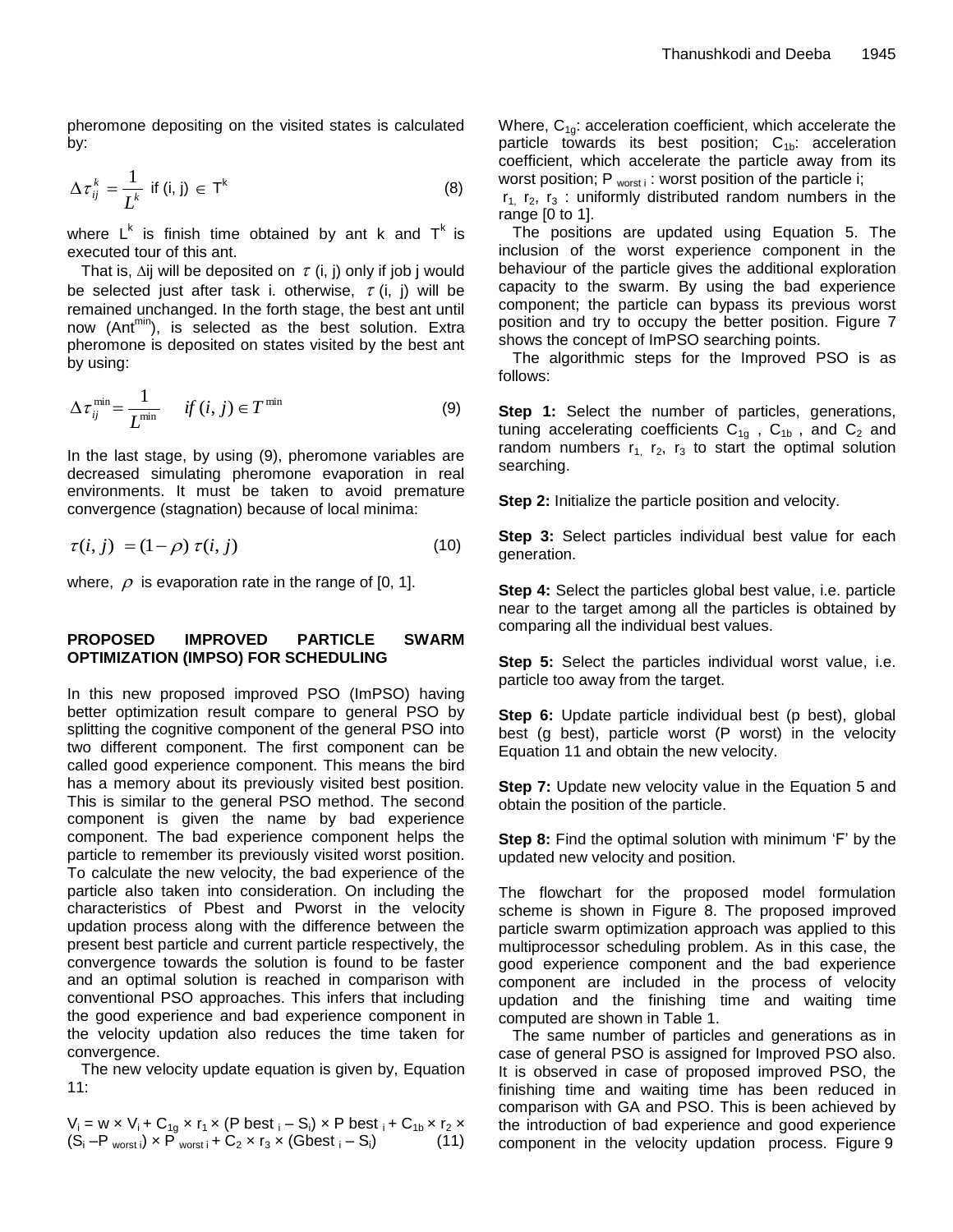

**Figure 7.** Concept of Improved Particle Swarm Optimization search point.

shows the variation in finishing time and waiting time for the assigned number of jobs and processors using improved particle swarm optimization.

## **HYBRID ALGORITHM (IMPSO WITH AIS) FOR JOB SCHEDULING**

The proposed improved PSO algorithm is independent of the problem and the results obtained using the improved PSO can be improved with AIS.

The steps involved in the proposed hybrid algorithm is as follows:

**Step 1:** Initialize Population size of the antibodies as PS<sub>A</sub>.

**Step 2:** Initialize the number of particles N and its value may be generated randomly. Initialize swarm with random positions and velocities.

**Step 3:** Compute the finishing time for each and every particle using the objective function and also find the "pbest", that is, If current fitness of particle is better than " pbest" the set " pbest" to current value.

If "pbest" is better than "gbest then set "gbest" to current particle fitness value.

**Step 4:** Select particles individual "pworst" value, that is, particle moving away from the solution point.

**Step 5:** Update velocity and position of particle as per Equation 5, 10.

**Step 6:** If best particle is not changed over a period of time, Select 'm' antibodies out of the population  $PS_A$  by the proportional selection model and clone them to a colonal library.

**Step 7:** Select m antibodies from the population by the proportional selection model and clone them to a clonal library.

**Step 8:** Perform the mutation operation for each of the antibodies in the clonal library.

**Step 9:** Randomly select s antibodies from the clonal library to perform the operation of vaccination.

**Step 10:** Replace the worst s antibodies in the population by the best s antibodies from the clonal Library.

**Step 11:** Terminate the process if maximum number of iterations reached or optimal value is obtained, else go to step 3. The flow chart for the hybrid algorithm is shown in Figure 10.

The proposed hybrid algorithm is applied to the multiprocessor scheduling algorithm. In this algorithm 100 particles are considered as the initial population. The values of C1g, C1b and C2 are 1.5,  $w = 0.5$ . The values are utilized as per the previous literatures and as suggested by the author of PSO (Kenedy and Eberhart, 1995). The finishing time and waiting time completed for the random instances of jobs are as shown in Table 1.

The same number of generations as in the case of improved PSO is assigned for the proposed hybrid algorithm. It is observed, that in the case of proposed hybrid algorithm, there is a drastic reduction in the finishing time and waiting time of the considered processors and respective jobs assigned to the processors in comparison with the general PSO and improved PSO. Thus combining the effects of the AIS, with improved PSO, better solutions have been achieved. Figure 11 shows the variation in finishing time and waiting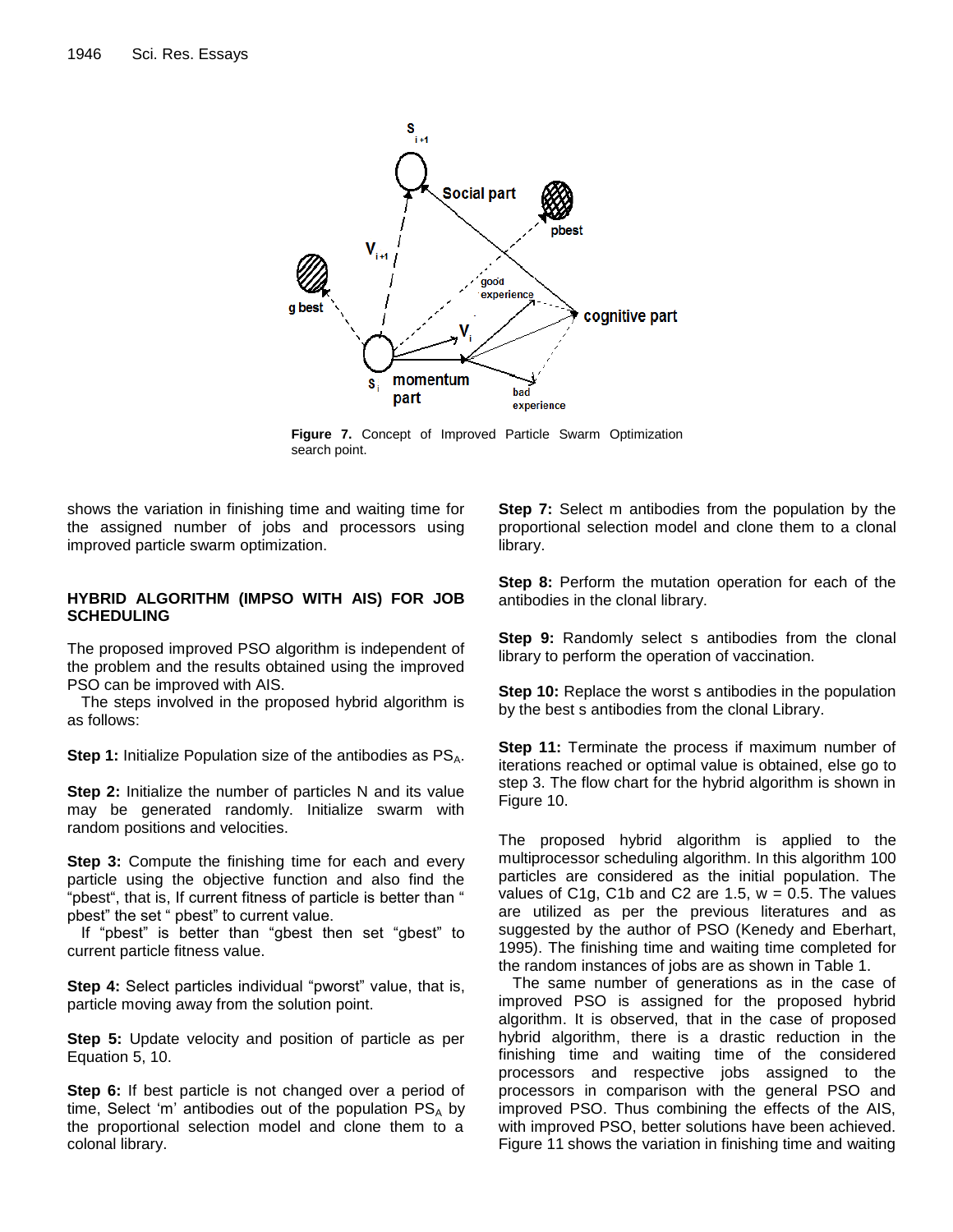

**Figure 8.** Flowchart for job scheduling using Improved PSO.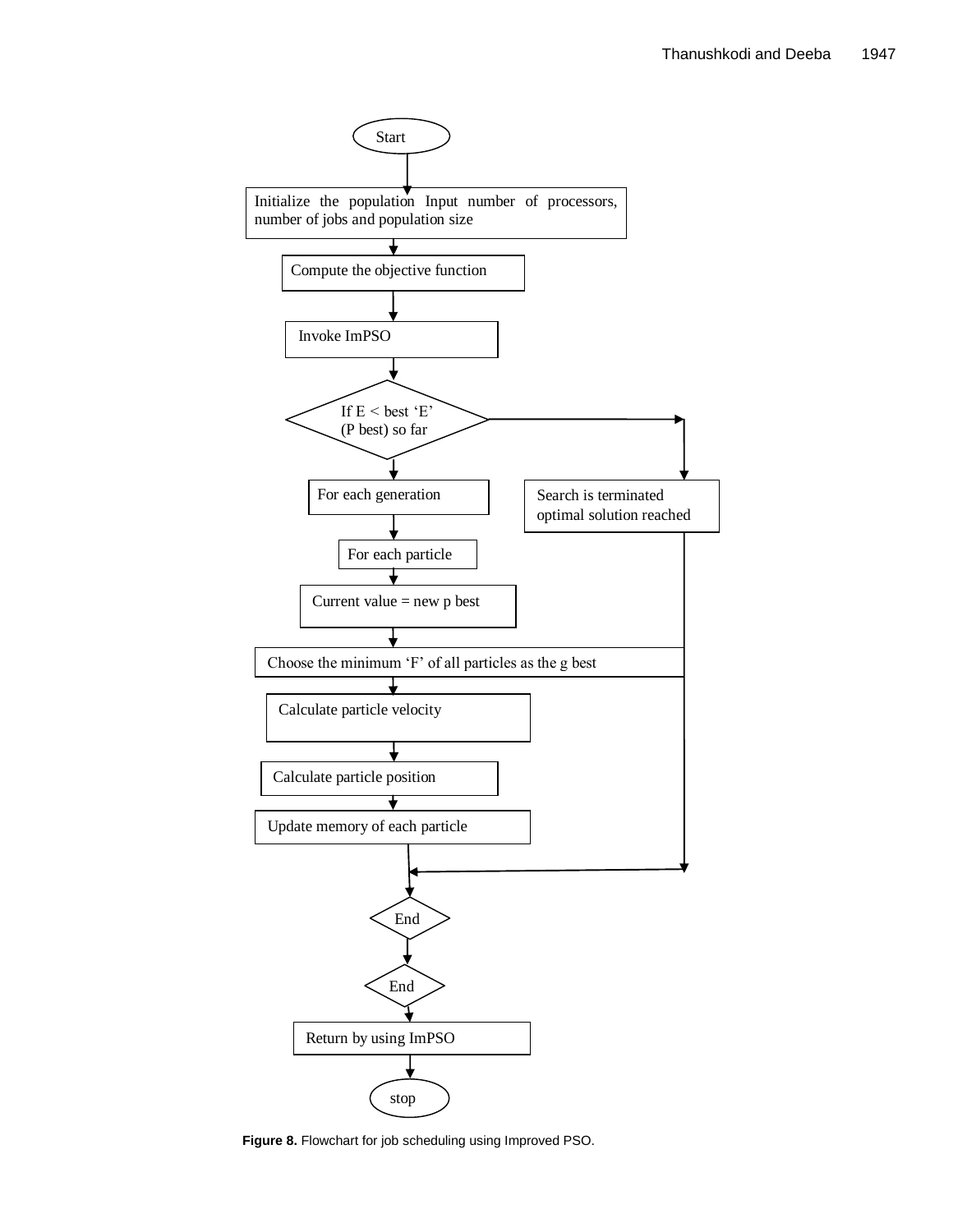

**Figure 9.** Chart for job scheduling in multiprocessor with different number of processors and different number of jobs using ImPSO.

time for the assigned number of jobs and processors using Hybrid algorithm.

## **PROPOSED HYBRID ALGORITHM (IMPSO WITH ACO) FOR JOB SCHEDULING**

The proposed improved PSO algorithm is independent of the problem and the results obtained using the improved PSO can be further improved with Ant Colony Optimization (ACO).

The steps involved in the proposed hybrid algorithm are as follows:

**Step 1:** Initialize ACO parameters.

**Step 2:** Initialize the number of particles N and its value may be generated randomly. Initialize swarm with random positions and velocities.

**Step 3:** Compute the finishing time for each and every particle using the objective function and also find the "pbest " thar is, If current fitness of particle is better than " pbest" the set " pbest" to current value.

If "pbest" is better than "gbest then set "gbest" to current particle fitness value.

**Step 4:** Select particles individual "pworst" value that is, particle moving away from the solution point.

**Step 5:** Update velocity and position of particle as per Equation 5, 11.

**Step 6:** If best particle is not changed over a period of time, (a) Generate solutions from each ants' random walk.

**Step 7:** Update pheromone intensities.

**Step 11:** Terminate the process if maximum number of iterations reached or optimal value is obtained, else go to step 3. The flow chart for the hybrid algorithm is shown in Figure 12.

The proposed hybrid algorithm is applied to the multiprocessor scheduling algorithm. In this algorithm *100*  particles are considered as the initial population. The values of C1 and C2 are 1.5. The finishing time and waiting time completed for the random instances of jobs are as shown in Table 1.

The same number of generations as in the case of improved PSO is assigned for the proposed hybrid algorithm. It is observed, that in the case of proposed hybrid algorithm, there is a drastic reduction in the finishing time and waiting time of the considered processors and respective jobs assigned to the processors in comparison with the general PSO and improved PSO. Thus combining the effects of the Ant Colony Optimization (ACO) and improved PSO, better solutions have been achieved. Figure 13 shows the variation in finishing time and waiting time for the assigned number of jobs and processors using Hybrid algorithm.

# **DISCUSSION**

The growing heuristic optimization techniques have been applied for job scheduling in multiprocessor architecture. Table 1 shows the completed waiting time and finishing time for GA, PSO, proposed improved PSO, proposed hybrid algorithm and conventional longest processing time (LPT) and Shortest processing time (SPT) algorithm.

In this paper, the four intelligent algorithms (GA, PSO, AIS, and ACO) have been involved. These intelligent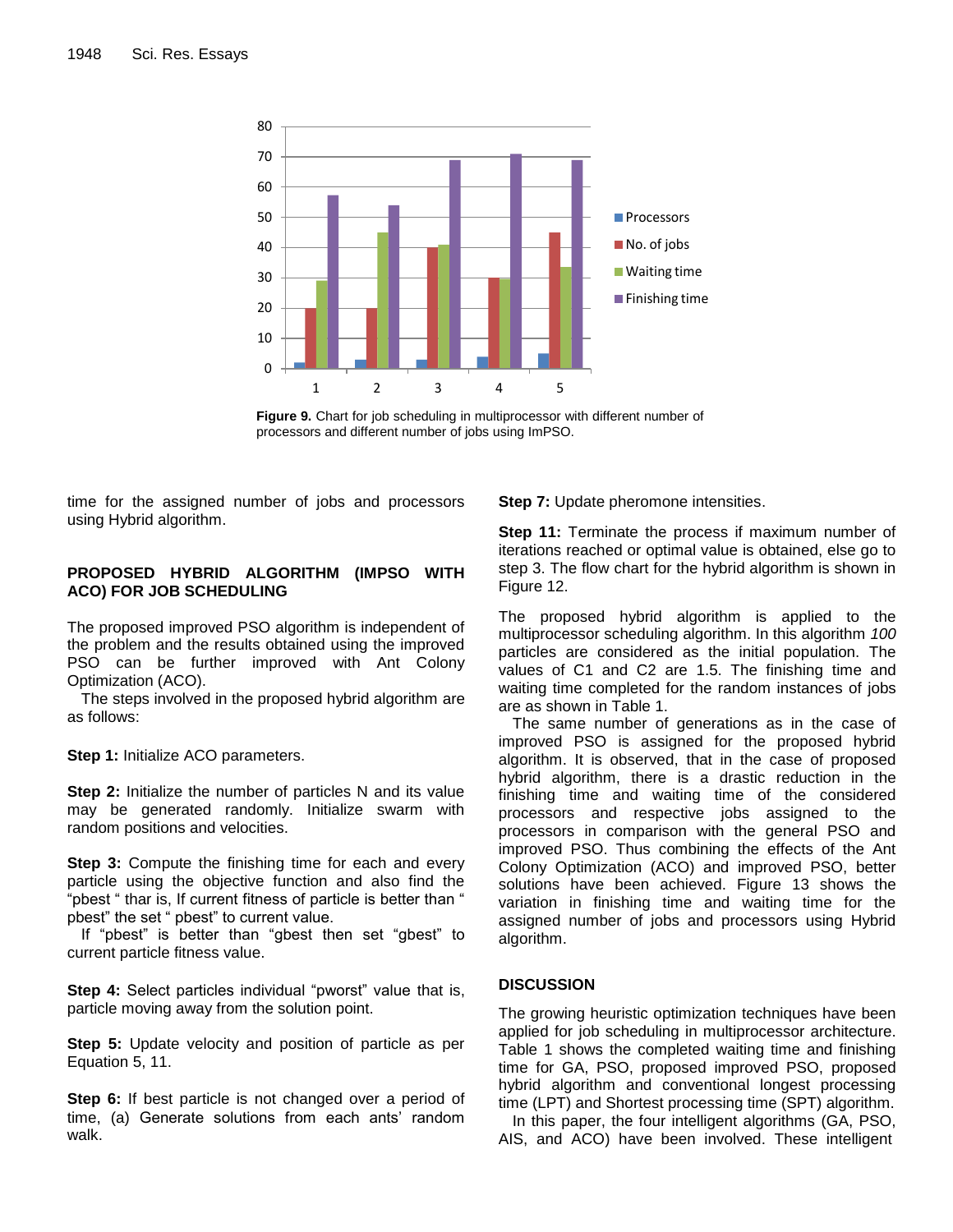

**Figure 10.** Flowchart for job scheduling using Hybrid algorithm (Improved PSO with AIS) for job scheduling in Multiprocessor Architecture.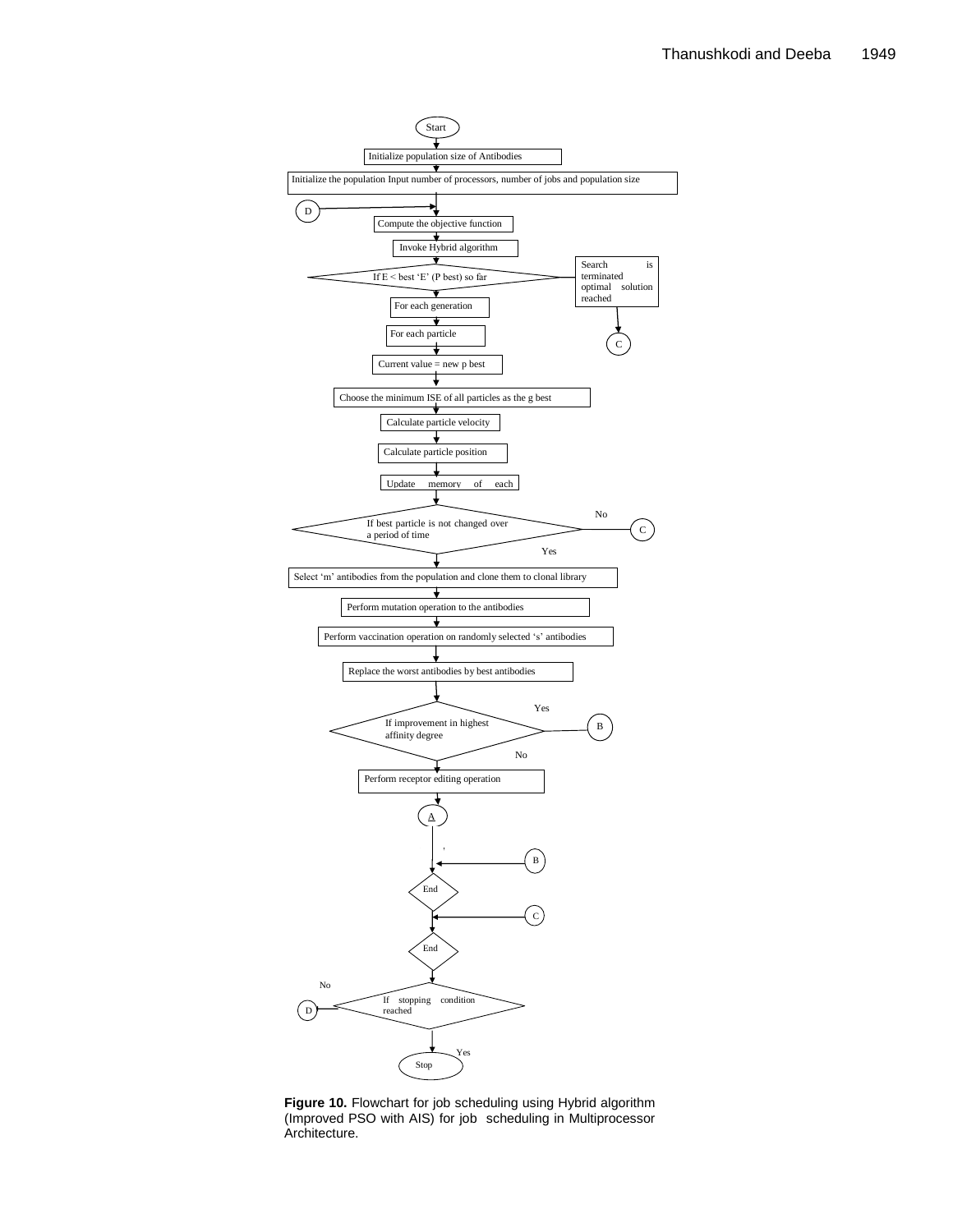

**Figure 11.** Chart for job scheduling in multiprocessor with different number of processors and different number of jobs using Hybrid algorithm (Improved PSO with AIS).

algorithms, has been applied to the mentioned scheduling problem either individually (GA or PSO) or hybridized (AIS, ACO). Based on the convergence to the solutions and the minimization of the objective function, the validity of the considered algorithms is enforced. GA and PSO involve more time in comparison with that of the two said hybridized approaches. Also due to the behavioral and convergence characteristics, the proposed improved PSO with ACO provides a better solution. The problems values are randomly generated.

In LPT algorithm, Friesen et al. (1987,) Coffmanet al. (1972) it is noted that the waiting time is drastically high in comparison with the heuristic approached and in SPT with the heuristic approaches and in SPT algorithm, the finishing time is drastically high. Genetic algorithm process was run for about 900 generations and the finishing time and waiting time has been reduced compared to LPT and SPT algorithms. Further the introduction of general PSO with the number of particles 100 and within 250 generations minimized the waiting time and finishing time considerably with Genetic Algorithm (GA). The proposed improved Particle Swarm Optimization (PSO) with the good (pbest) and bad (pworst) experience component involved with the same number of particles and generations as in comparison with the general Particle Swarm Optimization (PSO), minimized the waiting time and finishing time of the processors with respect to all the other considered algorithms.

The Improved Particle Swarm Optimization (ImPSO) combined with the concept of Artificial Immune System, a hybrid algorithm was proposed and it has reduced the finishing time and waiting time. In Artificial Immune System (AIS), the colonal library consists of the pool of antibodies are identified and replaced with the best antibodies in a manner of how best and worst particles are included in Particle Swarm Optimization.

Further, Improved Particle Swarm Optimization (ImPSO) is combined with Ant Colony Optimization (ACO) and a new hybrid algorithm proposed. The new hybrid algorithm reduces finishing and waiting time drastically. In ACO each ant incrementally constructs a solution to the problem. When an ant complete solution, or during the construction phase, the ant evaluates the solution and modifies the trail value on the components used in its solution. Ants deposit a certain amount of pheromone on the components; that is, either on the vertices or on the edges that they traverse. The amount of pheromone deposited may depend on the quality of the solution found. Subsequent ants use the pheromone information as a guide toward promising regions of the search space. Ants adaptively modify the way the problem is represented and perceived by other ants, but they are not adaptive themselves.

Thus based on the results, it can be observed that the proposed hybrid algorithm gives better results than the conventional methodologies LPT, SPT and other heuristic optimization techniques Genetic Algorithm (GA), General Particle Swarm Optimization (PSO) and Proposed Improved Particle Swarm Optimization (ImPSO). This work was carried out in Intel Pentium i3core processors with 2 GB RAM and it took around 68 seconds by the CPU for the complete simulation of 451 generations.

Thus, when independently the Improved PSO takes more convergence time, the hybrid Improved Particle Swarm Optimization along with Ant Colony Optimization,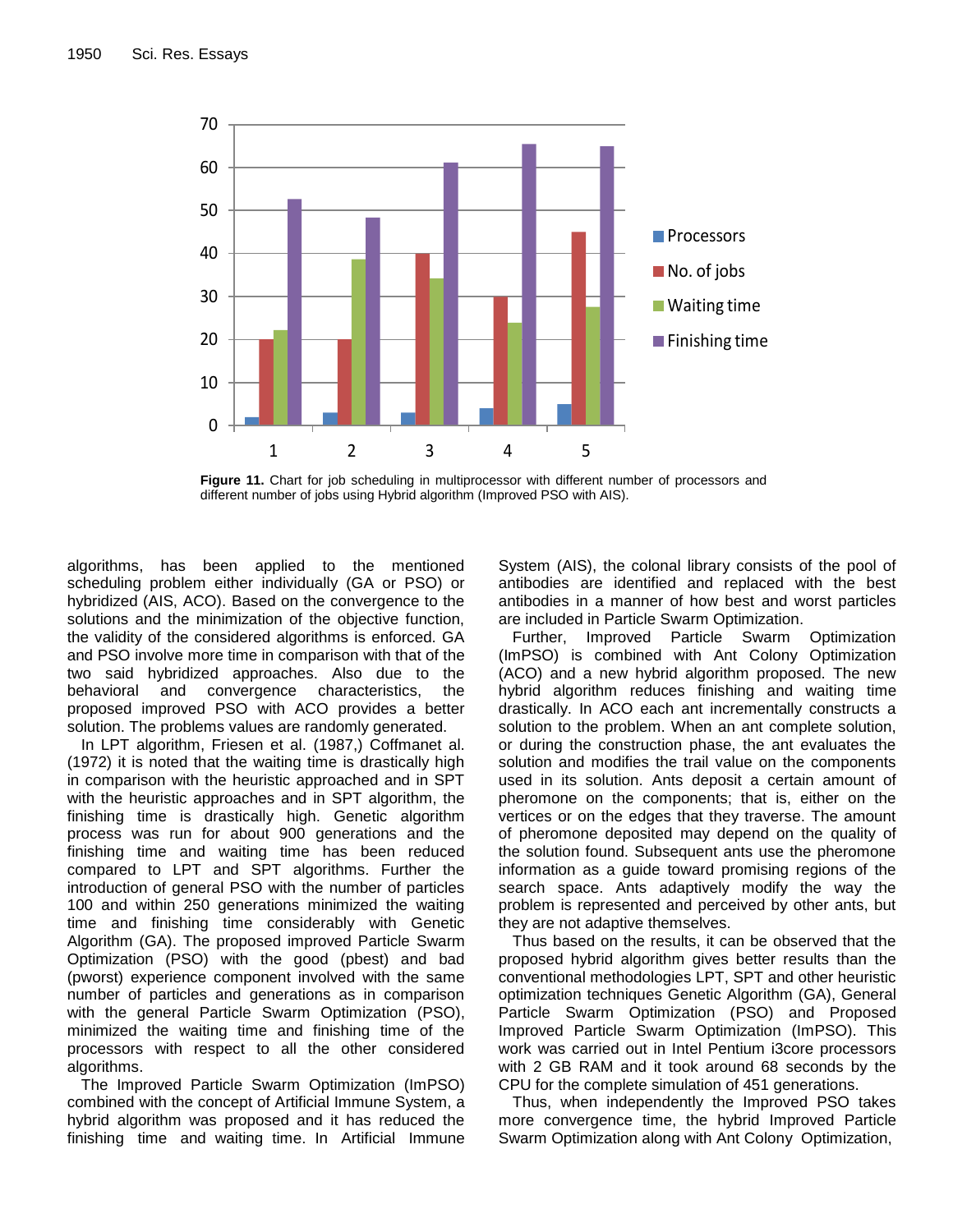

**Figure 12.** Flowchart for job scheduling using Improved PSO with ACO.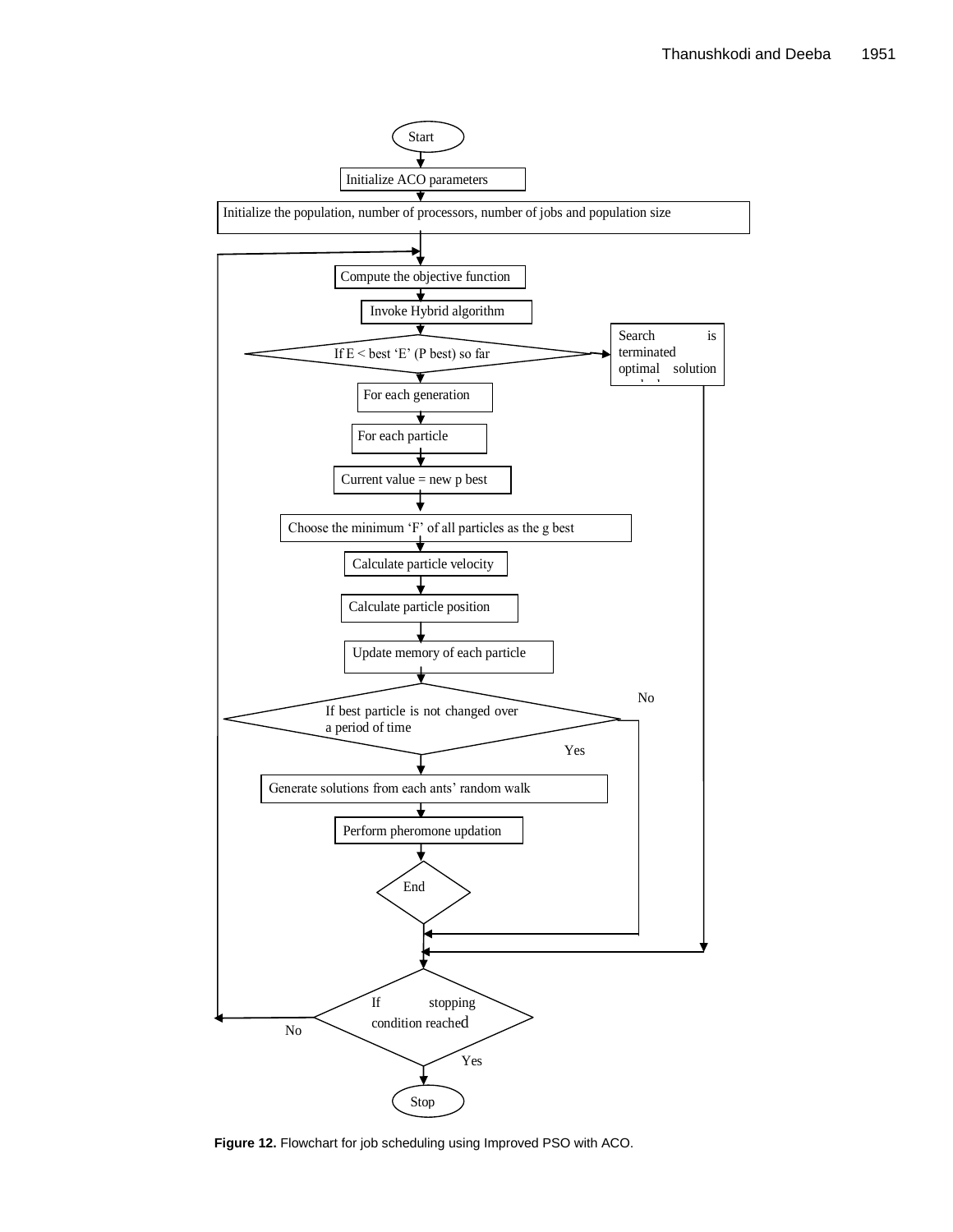

**Figurer 13.** Chart for job scheduling in multiprocessor with different number of processors and different number of jobs using Hybrid algorithm (Improved PSO with ACO).

reduces the finishing and waiting time of the jobs.

## **CONCLUSION**

In this paper, a new hybrid algorithm based on the concept of Ant Colony Optimization and proposed improved particle swarm optimization has been developed and applied to multiprocessor job shop scheduling. Ant Colony Optimization has positive feedbacks for rapid discovery of good solutions and a simple implementation of pheromone-guided will improve the performance of Improved Particle Swarm Optimization (ImPSO). It has been proven that Improved Particle Swarm Optimization was able to discover reasonable quality solutions much faster than other evolutionary algorithms. However, Particle Swarm Optimization does not possess the ability to improve upon the quality of the solutions as the number of generations is increased.

In our application of Improved Particle Swarm Optimization / Ant Colony Optimization approach, a simple pheromone-guided search mechanism of ant colony was implemented which acted locally to synchronize positions of the particles in Particle Swarm Optimization to attain the feasible domain of the objective function faster.

The proposed algorithm partitioned the jobs in the processors by attaining minimum waiting time and finishing time in comparison with the other algorithms, longest processing time, shortest processing time, genetic algorithm, particle swarm optimization and also the proposed particle swarm optimization. The worst

component being included along with the best component and Ant Colony Optimization tends to minimize the waiting time and finishing time, by its cognitive behavior drastically. Thus the proposed algorithm (ImPSO with ACO), for the same number of generations, has achieved better results.

#### **REFERENCES**

- Adam TL, Chandy KM, Dicson JR (1974). A Comparison of List Schedules for Parallel Processing Systems. Commun. ACM, 17: 685- 690.
- Ahmad I, Dhodhi MK (1996). Multiprocessor scheduling in a genetic paradigm. Parallel Comput., 22: 859-866.
- Amirthagadeswaran KS, Arunachalam VP (2005). Improved solutions for job shop scheduling problems through genetic algorithm with a different method of schedule deduction. International Journal Advanced Manufacture Technology (Spiringer), pp. 532-540.
- Baxter J, Patel JH (1989). The LAST Algorithm: A Heuristic- Based Static Task Allocation Algorithm. Int. Conf. Parallel Process., 2: 217- 222.
- Chen BA (1993). Note on LPT scheduling. Oper. Res. Lett., 14: 139- 142.
- Coello CAC, Rivera DC, Cortes NC (2003). Use of an artificial immune system for job Shop scheduling, in Proc. 2nd Int. Conf. Artif. Immune Syst., 2787: 1-10.
- Coffman Jr EG, Graham RL (1972. Optimal scheduling for twoprocessor systems. Acta Inf., 1: 200-213.
- Dobson G (1984). Scheduling independent tasks on uniform processors. SIAM J. Comput., 13: 705-716.
- Dorigo M, Birattari M, Stützle T (2006). Ant Colony Optimization Artificial Ants as a Computational Intelligence Technique*.* IEEE Computational Intelligence Magazine.
- Dorigo M, Socha K (2007). An Introduction to Ant Colony Optimization. Gonzalez TF, Approximation Algorithms and Metaheuristics. CRC Press.
- Dorigo M, Stützle T (2002). The Ant Colony Optimization Metaheuristic: Algorithms, Applications, and Advances. Handbook of Metaheuristics.